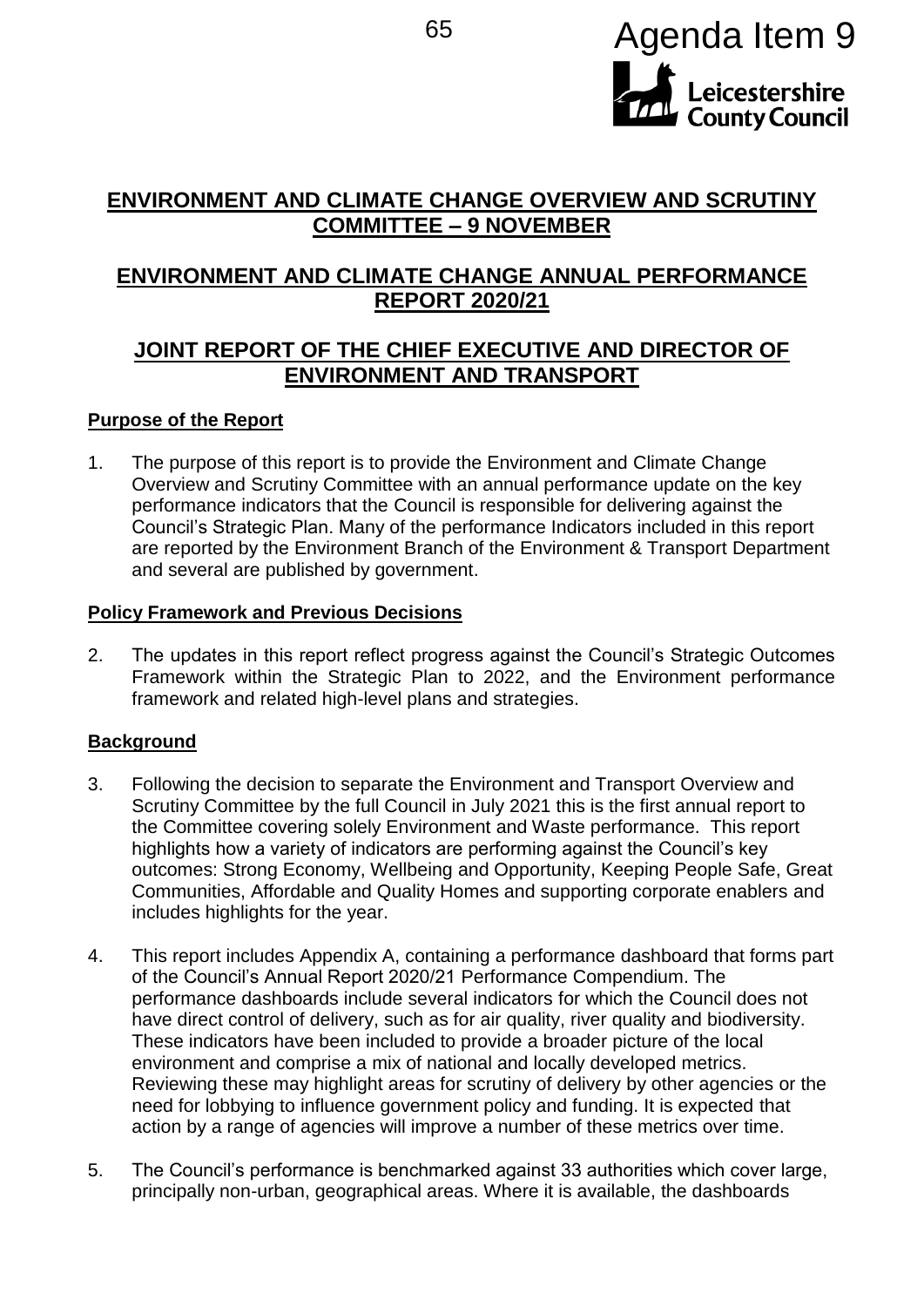indicate which quartile Leicestershire's performance falls into. The 1st quartile is defined as performance that falls within the top 25% of county areas (the best). The 4th quartile is defined as performance that falls within the bottom 25% of county areas (the worst). The comparison quartiles are updated annually in November.

- 6. Improvement or deterioration in performance is indicated by the 'direction of travel' arrows on the performance dashboard. For example, if tonnes of carbon emissions from LCC buildings reduces, the direction of travel arrow will point upwards representing an improvement in performance.
- 7. Appendix B contains a draft of the Environment and Climate Change highlights and once finalised it will be included in the Council's Annual Delivery Report, which will go forward to Cabinet and Council in due course.

## **Performance Update – Annual Report 2020/21**

- 8. The Annual Report dashboard shows performance for Environment and Climate Change performance up to March 2021. Overall, there are 25 performance indicators included in this report which are aligned with the Council's Strategic Plan Outcomes. The dashboards in Appendix A show: the indicator description, the quartile position, the direction of travel of performance, end of year data, target/standard; the previous end of year data; polarity (whether a high or low number is good performance) and commentary.
- 9. Where a direction of travel is available: 18 show improvements, 4 had declined and 1 remained similar to the previous year.
- 10. Where comparative data is available, with the exception of 'CO2 emissions per capita,' performance is below the average (quartiles 3 or 4) when compared to other English county areas.

## **Environment and Waste**

#### Waste Management (Great Communities & Corporate Enablers)

- 11. The following waste performance indicators support the Council's 'Great Communities' outcome except for the two internal waste indicators which cover waste produced by the County Council and support the 'Corporate Enablers' outcome.
- 12. 'The total household waste per household' declined slightly from 1031kg in 2019/20 to 1020kg in 2020/21 resulting in a slight improvement in performance. In comparison to other county councils Leicestershire's performance was below average (in the third quartile in 2019/20).
- 13. The 'tonnes of waste produced from LCC sites (non-operational)' has significantly improved in performance this year as waste decreased by 63% from 358 tonnes (2019/20) to 133 tonnes (2020/21) and has met its interim target of fewer than 410 tonnes. This is largely due to most office-based staff working at home during the pandemic period. This indicator has shown a long-term improvement (i.e. reduction in waste) since 2012-13.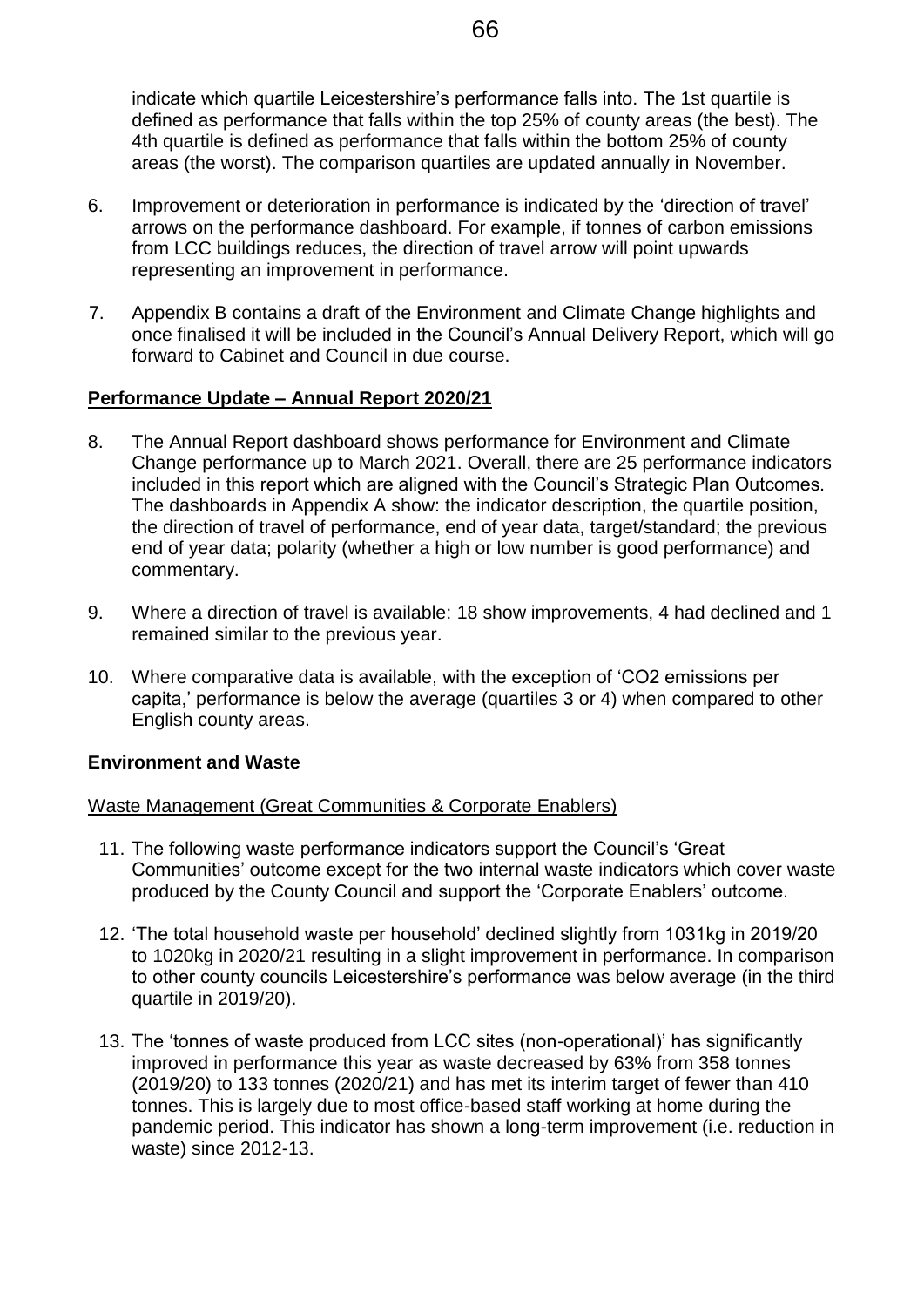- 14. The percentage of municipal local authority collected waste sent to landfill has significantly reduced from 32.2% in 2019/20 to 27.8% in 2020/21 resulting in an improvement in performance which has met its 30% target. This is due to the authority having negotiated an increase in the amount of waste delivered to alternative disposal points which diverts waste that would have been landfilled into alternative treatment. This is expected to help reduce the amount of waste sent to landfill in future years. Leicestershire is in the fourth quartile for this indicator compared to other English county councils for 2019/20. The next quartile update is expected to reflect the improvement in performance for 2020/21.
- 15. The 'Percentage of Waste recycled from LCC sites (non-operational)' declined in performance by 13 percentage points since the previous update from 61% in 2019/20 to 48% in 2020/21 and missed its target of 62.3%. Many buildings and Council services operated at a reduced staff capacity in quarter 4 due to the third national lockdown, which meant that less dry recycling was captured in council buildings. An important outcome here is that there has been a significant reduction in waste overall and consequently there is less recyclable waste being produced / captured which is resulting in a lower recycling performance figure. There is less paper due to reduced printing and no composting waste, both of which would have previously bolstered the recycling figure.
- 16. The 'percentage of household waste sent by local authorities across Leicestershire for reuse, recycling or composting' declined from 46% in 2019/20 to 43% in 2020/21 and has missed its statutory 50% target. Compared to other county councils Leicestershire is below average (in the third quartile 2019/20). During 2020/21, Covid-19 meant some waste services across the County were temporarily disrupted or suspended, significantly impacting the service. During the year, the Council continued to support residents in reducing their waste through the SHIRE environment grants. These have supported projects to minimise household waste and reuse in order to reduce the amount of waste thrown away. The Council offered a range of educational activities (many online in 2020) to promote waste reduction, recycling and reuse. (See the Waste Management section of Appendix B for further highlights).
- 17. The 'percentage of staff who say LCC is doing enough to reduce its environmental impact' has improved in performance from 89% in 2019/20 to 93% in 2020/21 and has met its 80% target.

#### Reducing Carbon Emissions & Mitigating the Impact of Climate Change (Great Communities)

- 18. The following environmental impact performance indicators mostly support the Council's 'Great Communities; and 'Corporate Enablers' outcomes.
- 19. A number of gases contribute to climate change. The Kyoto Protocol the international agreement addressing climate change covers seven main GHGs: carbon dioxide (CO2), methane (CH4), hydrofluorocarbons (HFCs), nitrous oxide (N2O), perfluorocarbons (PFCs), sulphur hexafluoride (SF6) and Nitrogen Trifluoride NF3. The following figures report on Carbon Dioxide (Carbon – CO2) emissions only (in relation to indicators in the Strategic Plan 2018 – 2022 which will be updated to include all greenhouse gases in the revised Strategic Plan indicator set).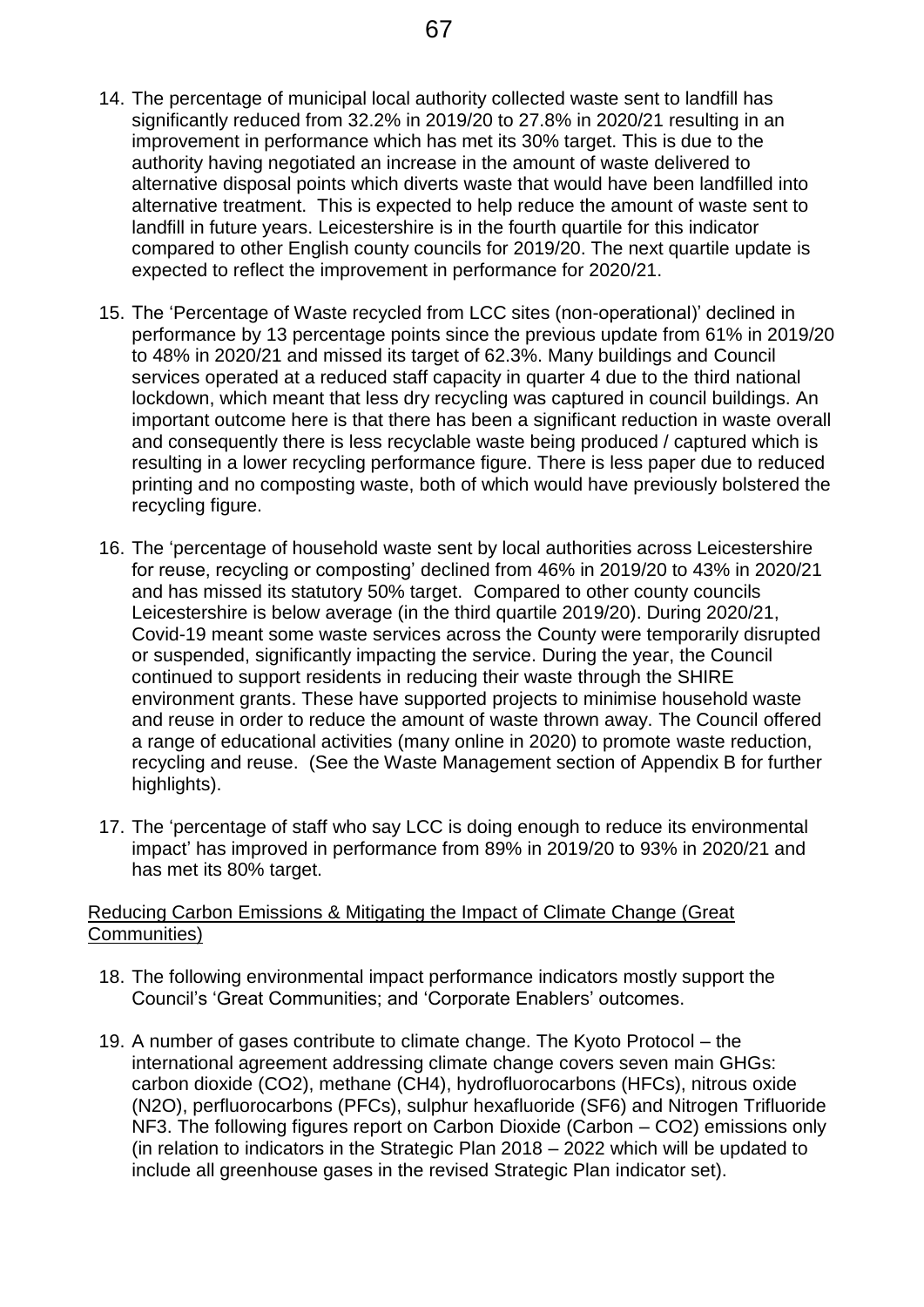- 20. In relation to the Strategic Plan 2018/2022 indicator, 'total Carbon emissions from LCC sites (excluding schools)' for 2020/21 showed a 19.6% reduction in carbon emissions to 9,228 tonnes in 2020/21 from 11,480 tonnes in 2019/20. The largest sources of emissions reduction were from business mileage, streetlighting & traffic signals, building electricity and fleet vehicles. A considerable amount of this reduction can be attributed to the impact of Covid-19 on council operations and the significant shift to home working of Council staff.
- 21. Carbon emissions from the Council's buildings have reduced by 11%, well ahead of its target and caused by significant reductions in electricity emissions, through reductions associated with the impact of Covid-19 on Council operations, a reduction in carbon intensity of grid electricity and energy efficiency and renewable energy investments across the Council's property estate.
- 22. Carbon emissions from LCC streetlighting and traffic signals have reduced by 14.9% since 2019/20. As the national grid continues to decarbonise electricity supply, performance on this indicator is expected to continue to improve over the long term. There are also ongoing measures to save energy, such as the programme of dimming down lights across the County at night.
- 23. The Council's greenhouse gas (GHG) emissions have reduced during 2020/21 by 19.4% since the previous year and reductions are currently ahead of the target. A comprehensive update on the Council's 2020-21 GHG emissions and progress against the council's net zero targets will be presented to the January 2022 meeting of the Committee.
- 24. Carbon emissions from LCC fleet decreased by 15.5% during 2020/21, displaying an improvement in performance, but remaining higher than the target. During 2020 the Council had to hire more vehicles to ensure social distancing which did result in additional fuel usage but this has been more than offset by the reduction in passenger fleet and the delay of resurfacing works during the year.
- 25. The latest data for 'CO2 emissions per capita (in LA influence)' shows an improvement in performance as carbon emissions declined from 5.0 tonnes per person in 2018 to 4.8 in 2019, and is similar to the average of other county councils. This is a measure of estimated carbon dioxide emissions per head of population. It excludes: emissions from motorways, diesel railways and net emissions from land use, land-use change and forestry on the grounds that these are outside of local authority control. Data is provided by the government (BEIS) and is two years in arrears.
- 26. The 'Total Business miles claimed' improved in performance as it fell from 5,560,000 miles in 2019/20 to 2,462,409 miles in 2020/21 and has met its target. This reduction can be attributed to the impact of Covid-19 restrictions as there were fewer staff travelling for work alongside the Councils improvement initiatives. Please note this data is not yet complete for the end of year, it is therefore expected to be a slight underestimate. The final result is expected to meet its target.
- 27. The Renewable Heat Incentive (RHI) deployment data (Domestic) per 10,000 households improved in performance by 13% in 2020/21 since the previous year as it increased from 37 (2019/20) to 42 (2020/21) per 10,000 households. Since this is beyond the direct control of the Council a target has not been set. The RHI supports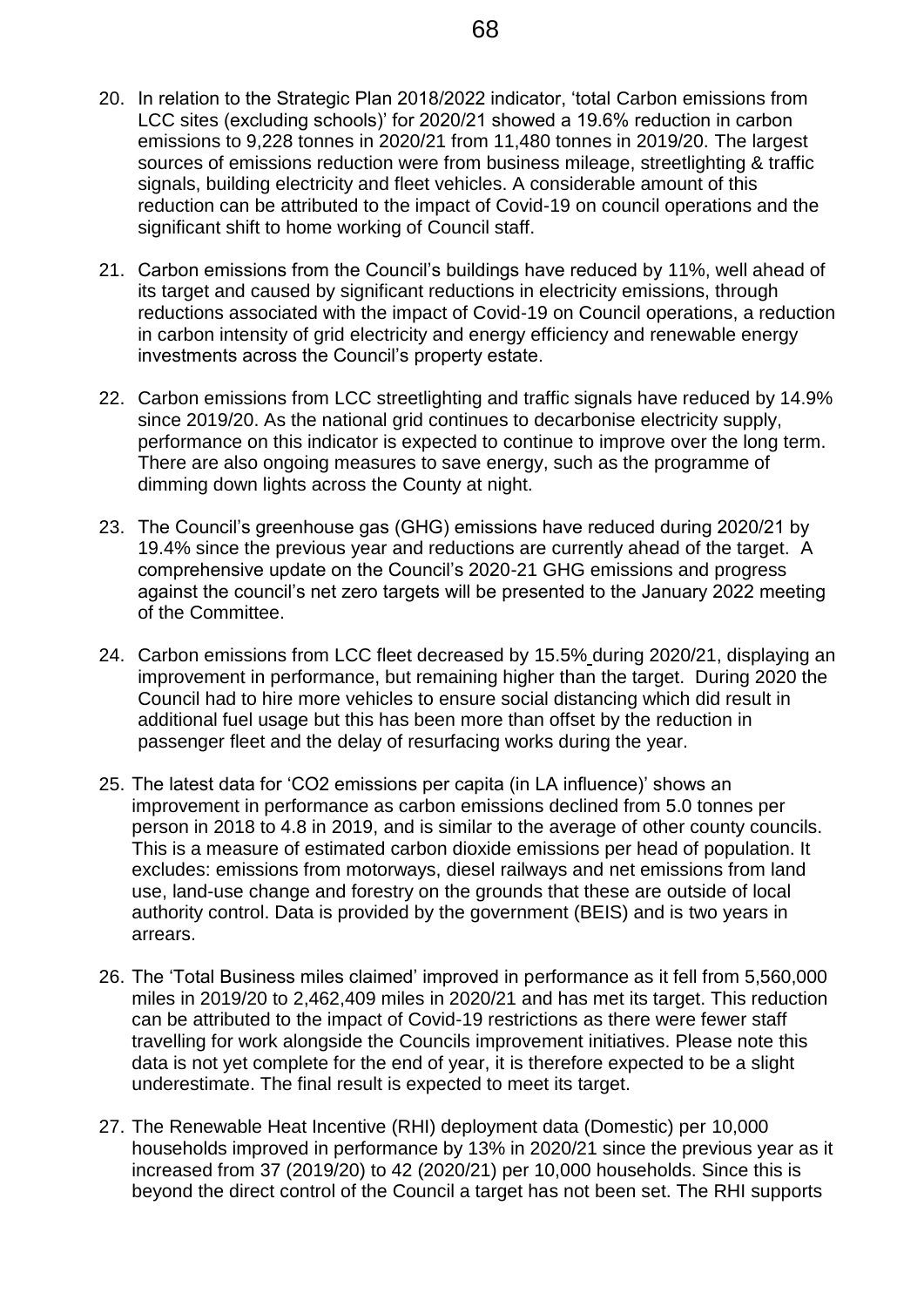the installation of renewable and low-carbon-heating by individual households. RHI Payments are made over a 7-year period and, in most cases, are estimated using values from the dwelling's Energy Performance Certificate (EPC). Statistics for the RHI details the number of applications and accredited installations on the domestic schemes so far. This data covers the number of accreditations by local authority. This is a useful indicator as it provides an important insight into how sustainable Leicestershire households are in terms of heating.

- 28. Renewable energy capacity in the area has remained steady at 325 MW in 2020/21 when compared to the previous year (326 MW). This is not within the Council's control. Capacity has begun to plateau in recent years. This indicator performs below average when compared to other county councils (3rd quartile for 2019). The Council has limited influence over countywide renewable energy capacity, which tends to change in response to government incentive schemes and the wider energy market. However, progress is monitored in line with the objectives outlined in the Council's Environment Strategy 2018-2030.
- 29. Renewable energy generated has improved in performance slightly (1%) from 532,254 MWh in 2019/20 to 538,605 MWh in 2020/21. Generated energy has also begun to plateau in recent years. This indicator performs below average when compared to other county councils (3rd quartile for 2019).
- 30. The 'Amount of renewable energy generated as a percentage of consumption' was introduced following the Council's pledge to use 100% clean energy by 2050 as part of the UK100 campaign. The 'amount of renewable energy generated as a % of consumption' improved in performance from 13% in 2019/20 to 17% in quarter 3 in (2020/21). Despite this improvement it has not met its refreshed target of 23% yet. This could be due to reduced efficiency of solar panels over time, panels needing cleaning or an increase in electricity consumption.

## Right infrastructure for Sustainable Clean Growth (Strong Economy)

- 31. 'Electric vehicle ownership Ultra low emission vehicles (ULEVs) rate/10,000 population' improved in performance as ownership increased from 104/10,000 in 2019/20 to 147/10,000 2020/21 (rolling 12 months data to March 2021) resulting in an increase of 42% demonstrating a significant improvement in performance over the year. This reveals an increasing momentum of people moving from fossil fuelled vehicles to more sustainable electric alternatives. However, Leicestershire remains in the third quartile (below average) when compared to other counties for 2020. Leicestershire's overall rate of car ownership was 5,440 per 10,000 population in 2020, which is very slightly above the average for county councils.
- 32. Electric vehicle charging locations have seen a 28% improvement as they increased from 15.86 per 100,000 population in 2019/20 to 20.33 per 100,000 population in 2020/21. The 'National Chargepoint Registry (NCR)' was established by the UK Government in 2011 to provide a public database of publicly-funded charge points across the UK in support of the Government's objective to promote the use and sales of Ultra Low Emission vehicles (ULEVs). This data covers Leicestershire locations only and does not include charging points that are privately funded. This data uses the latest population estimates to determine locations per 100,000 people.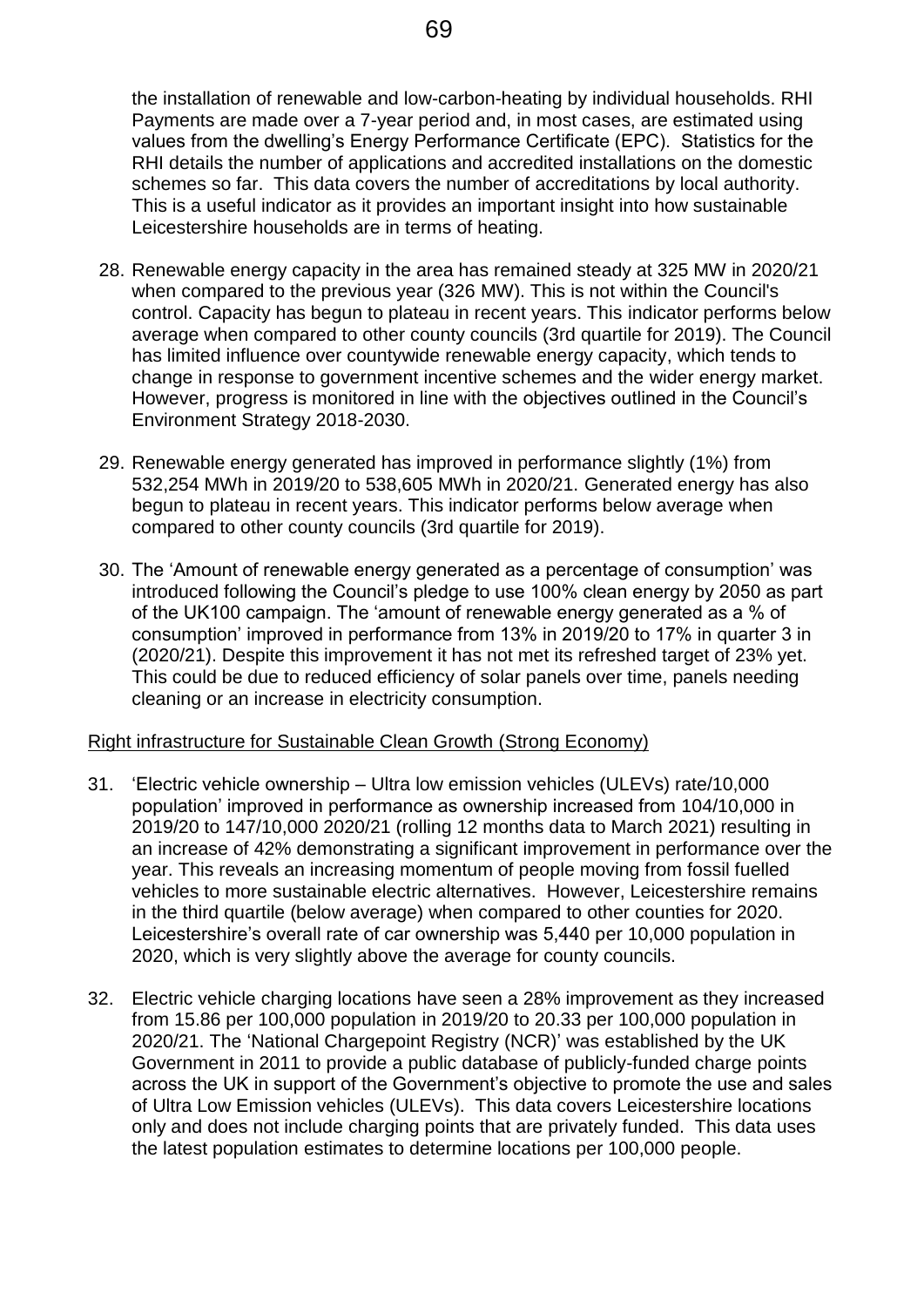- 33. The Council is working to provide better data on biodiversity in the County. Currently the Council is monitoring the ecological status of Leicestershire rivers which provides a snapshot on how biodiverse they are. The Environment Agency (EA) provides data on 'Leicestershire rivers (excluding Leicester) in good ecological status' which was 9.4% in 2019. The EA have changed their methodology regarding how they assess river quality data in 2019. They have adopted a much more rigorous methodology in surveying the status of rivers which now covers new substances, new standards, and improved techniques and methods. It is therefore not possible to reliably compare 2019 data with previous results.
- 34. Similarly to the above, the EA has also applied their new methodology to reporting of 'Leicestershire rivers (excluding Leicester) in good chemical status' data. This has resulted in no rivers in Leicestershire having a good chemical status in 2019. In fact, no surface water bodies nationally have met the criteria for achieving good chemical status.
- 35. 'NO2 exceedances for Leicestershire' declined from 8 in 2018 to 3 in 2019 suggesting an improvement in NO2 air quality performance. Nitrogen dioxide (NO2) is a gas that is mainly produced during the combustion of fossil fuels. This indicator is the number of times NO2 has exceeded 40 micrograms. It is published by district councils in their Air Quality Annual Status Reports. During 2019 the UK experienced slower economic growth which may have contributed to a reduction in the production of NO2 via fewer emissions from cars, trucks and buses, power plants, and off-road equipment within the locality. As previously mentioned, electric vehicle ownership has also increased over recent years, which may also have contributed to reduced NO2.

#### Health and Wellbeing

- 36. Inhalation of particulate pollution can have adverse health impacts. The biggest impact of particulate air pollution on public health is understood to be from long-term exposure to fine particulate matter, also known as PM2.5, which increases the agespecific mortality risk. This data describes the annual concentration of human-made fine particulate matter at an area level, adjusted to account for population exposure and is measured in micrograms per cubic metre (µg/m3). The major sources of primary PM2.5 are combustion in the energy industries, road transport (both exhaust and non-exhaust emissions), rail and air transport, residential sources, and smallscale waste burning. Performance on this has declined as total PM2.5 increased from 9.13 µg/m3 in 2018 to 9.92 µg/m3 in 2019, which is higher than the England average of 9.60 µg/m3 (2019).
- 37. The highest levels in the county are present in Blaby, North West Leicestershire and along the M1. Both the M1, East Midlands Airport and various quarries appear to have the most impact on levels. This data is also reported by the Council's Public Health service. A study published in the Journal of the American Medical Association suggests that long-term exposure to PM2.5 may lead to plaque deposits in arteries, causing vascular inflammation and a hardening of the arteries which can eventually lead to heart attack and stroke. Scientists in the study estimated that for every 10 micrograms per cubic meter (μg/m3) increase in fine particulate air pollution, there is an associated 4%, 6% and 8% increased risk of all-cause, cardiopulmonary and lung cancer mortality, respectively. A national UK target is due to be set before 2022.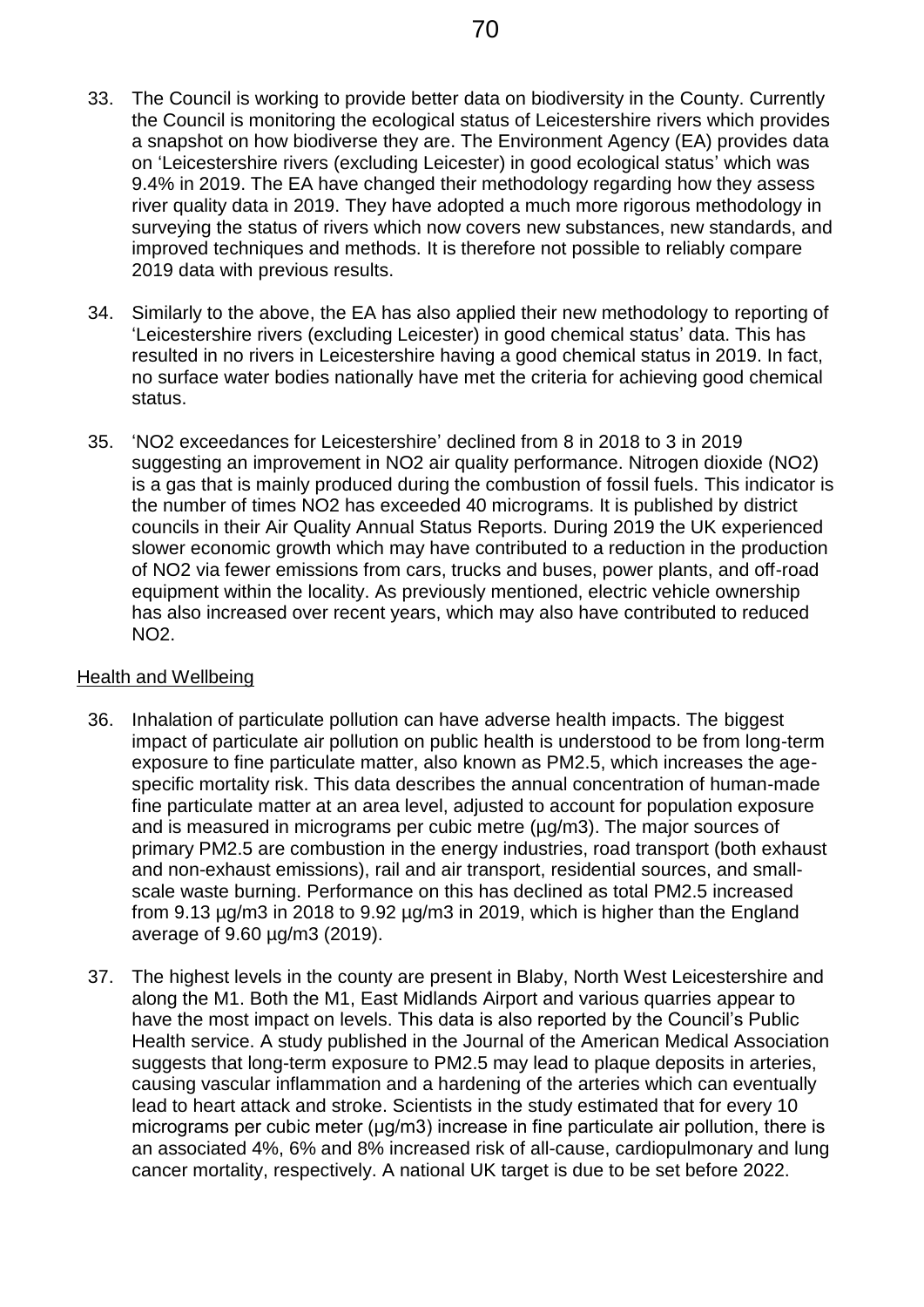## Energy Efficient Homes (Quality Homes)

- 38. As part of supporting the Council's Affordable and Quality Homes outcome the Council monitors both the energy efficiency of new and existing homes within the County. In 2020/21 'The percentage of properties with Energy Performance certificate rating C+ for existing homes' was 39%, an improvement in performance from the previous year of 35%. Leicestershire is in the fourth (worst) quartile for this indicator when compared to other English county councils for 2020/21. The authority has limited influence over these indicators. In January 2021 the County Council continued work with E.ON to provide people with free, first-time gas central heating installation, and urged eligible residents to apply. Households not connected to mains gas and relying on inefficient ways of heating their homes can be eligible for the measures, which are part of the Leicestershire Warm Homes Fund Project. Residents on certain income levels or those in receipt of certain benefits, including child benefit, or those who are now receiving Universal Credit due to the pandemic, may also be able to apply for the support. Qualifying homes could also receive a free gas network connection through the Affordable Warmth Solutions programme. The project follows a successful funding bid by the council to the £150m Warm Homes Fund. Eligible residents may also be able to receive free insulation measures for their homes, including loft and cavity wall insulation, further improving the warmth and comfort of homes across the county.
- 39. 'The percentage of domestic properties with energy Performance Certificate rating C+ for new homes' was 97% in 2020/21 and had declined in performance slightly since the previous year from 99%. Leicestershire is in the first (best) quartile for this indicator when compared to other English county councils for 2020/21.

## **Background papers**

Leicestershire County Council's [Strategic Outcomes Framework and Plans](https://www.leicestershire.gov.uk/about-the-council/council-plans/the-strategic-plan) 2018-22

Leicester and Leicestershire Business Survey 2020, Available on request.

Environment Strategy 2018 – [2030: delivering a better future](https://www.leicestershire.gov.uk/sites/default/files/field/pdf/2020/7/13/Environment-Strategy-2018-2030-delivering-a-better-future.pdf)

#### **Circulation under Local Issues Alert Procedure**

None.

#### **Equalities and Human Rights Implications**

There are no specific equal opportunities implications to note as part of this performance report.

#### **List of Appendices**

Appendix A – Environment & Climate Change Annual Report Performance Dashboard, 2020/21

Appendix B – Environment & Climate Change Annual Report highlights.

#### **Officers to Contact**